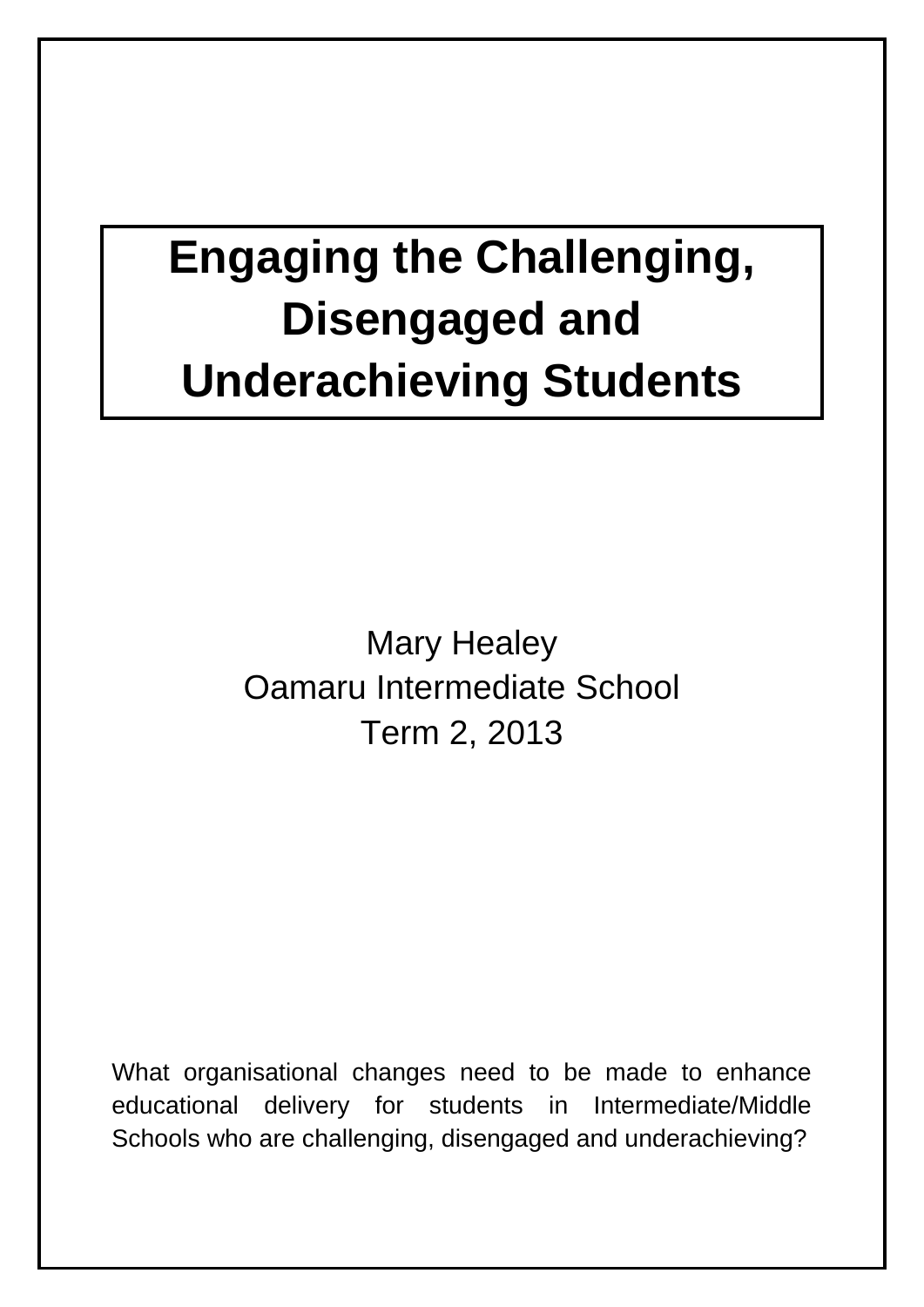## **Purpose**

The purpose of my sabbatical was to gain a greater understanding of evidence based, effective ways to engage students in learning, particularly those who are under achieving and/or presenting with behavioural issues.

Specifically I wanted to use the information gained from reading research and school visits, to provide leadership and guidance in bringing about change and further development of our school culture.

#### **Acknowledgements**

I thank the Board of Trustees of Oamaru Intermediate School approving and supporting my sabbatical leave. I feel privileged to have had the opportunity to travel and visit a number of schools as I explored the issue of re-engaging students.

My thanks extend to my staff and particularly the Senior Management who all took on extra responsibilities during my absence.

I am most grateful to Mark Blackman, Peter Butterworth, David Taylor, Lorna Lyons, Darralyn Cusack, Noelene Symons, Linda Harvie, Jonathan Tredray and Tom Hicks for the access they gave me to their schools, numerous staff and students and in several instances personal time they shared with me. Without their support my inquiry would have been impossible.

Finally, I wish to thank the NZ Teachers Council for granting me sabbatical leave which has proved to be a time of refreshment, and renewed focus for direction as a Principal.

#### **Background**

I believe that Oamaru Intermediate is and has been a school that offers motivating and engaging programmes in a positive environment. The school is inclusive and has sound pastoral care practices in place.

Research has suggested that the drop off in student engagement at school increases during the middle years becoming more noticeable among 13-14 year old students. From my perspective as an Intermediate school principal there seems to be an increasing number of students enrolling at our school who are disengaged from learning. The reasons for disengagement are varied and some of the reasons are not particularly obvious. Of concern are the number of students who have "written themselves off" as a learner. I fear that the current practice of 'Reporting against National Standards' has the potential to increase the numbers of students who see themselves as failures with little hope of achieving academically, and as a result will disengage at the Year 7/8 level or younger.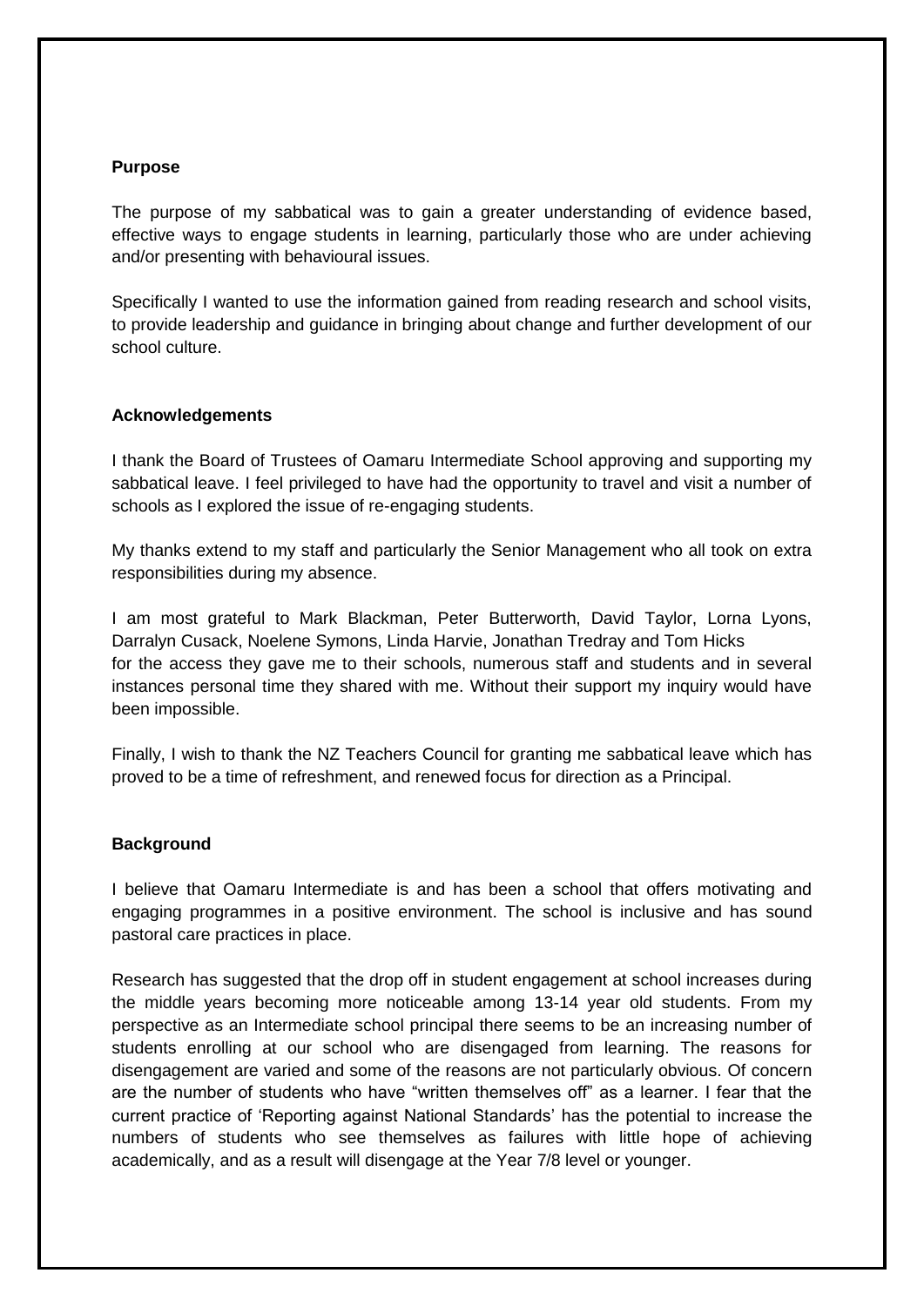As an Intermediate we have two years in which to influence these behaviours and attitudes and instil a positivity towards learning.

At O.I.S we have provided additional hands on learning opportunities for small groups within the school and local community. These have included landscaping, developing vegetable gardens, building a hen house, building and installing penguin boxes, helping out at the community gardens and cooking for a community church freezer.

These programmes require staffing and resourcing. Anecdotally they were successful in that those involved were very positive about the programmes, attendance and behaviours improved. Parents spoke positively about their child's enthusiasm and change of attitude towards school.

I was keen to see what structures were in place and what programmes were happening in other schools and to develop a tool to critically evaluate the impact of these i.e. change of attitude at school, engagement in the classroom, progress and achievement.

#### **Definition**

In order to stem the tide of disengagement I needed to clarify engagement in order to focus my inquiry.

Fredericks, Blumfield, & Paris (2004) stress that the concept of engagement as applied to schooling is defined in three ways in the research literature:

*Behavioural engagement draws on the idea of participation: it includes involvement in academic and social or extra-curricular activities and is considered crucial for achieving positive academic outcomes and preventing dropout.*

*Emotional engagement encompasses positive and negative reactions to teachers, classmates, academics and school and is presumed to create ties to an institution and influences willingness to do the work.*

*Cognitive engagement draws on the idea of investment; it incorporates thoughtfulness and willingness to exert the effort necessary to comprehend complex ideas and master difficult skills.*

The definition offered by Gibbs and Poskitt (2010, p10) is comprehensive and notes potential teacher impact.

*Engagement is a multi-faceted construct that encompasses students' sense of belonging and connectedness to their school, teachers and peers; their sense of agency, self-efficacy and orientation to achieve within their classrooms and in their broader extra-curricular endeavours' their involvement, effort, levels of concentration and interest in subjects and learning in general' and the extent to which learning is enjoyed for its own sake, or seen as something that must be endured to receive a reward or avoid sanction. Further, engagement is a variable state of being that is*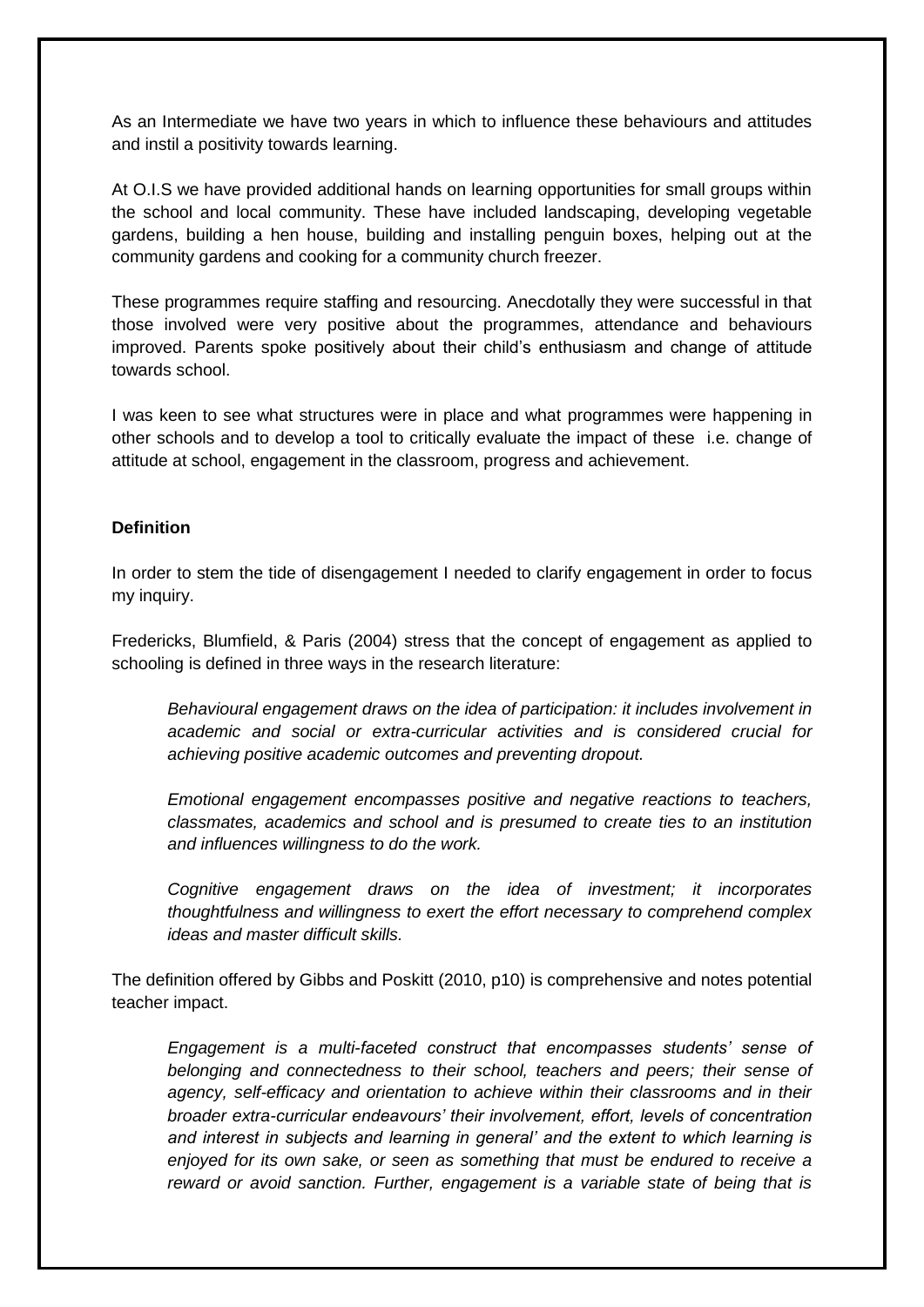*influenced by a range of internal and external factors including the perceived value or relevance of the learning and the presence of opportunities for students to experience appropriately-pitched challenge and success in their learning. As such engagement is malleable by the actions of teachers.*

In their literature review Gibbs and Poskitt (2010, p11) also note

*students need to be present in class (behaviourally engaged), and experience a degree of emotional comfort and connectedness (emotionally engaged), before they can become cognitively engaged. In essence, behavioural and emotional engagement, are preconditions of cognitive engagement.*

It is these three dimensions of engagement; behavioural, emotional and cognitive, and what schools were doing to actively engage students, that became the focus of my visits to schools.

#### **Schools visited**

I visited a total of 12 schools and one American Summer Camp Organisation. Each of these establishments catered for Year 7 and 8 students but in a variety of contexts.

Wildflower Open School in Chico (USA) was a newly established Charter School offering an alternative to the public system. Overton Grange and Stanley Park are English High Schools in the greater London area. Gillingham and Shaftesbury are English High Schools based in rural towns in Dorsett. In Melbourne I visited Bayside College spread over 3 campuses and Carey Baptist Grammar School. Both schools catered specifically for a middle school focus. Belmont, Farm Cove and Northcross are all Auckland Intermediate schools much larger than Oamaru Intermediate.

School visits were all different ranging from spending a full day in class observations, meeting with Principals, key staff and students, to joining in a multi-agency welfare meeting, discussing significant concerns relating to individuals re. their presence and engagement.

In each school, where possible, I spoke with students about their sense of belonging, their involvement and success.

I discussed with Senior Management how their school went about developing connections with students enrolling at Year 7 and what opportunities they provided in their school for engagement outside of the classroom.

I spoke with ESOL teachers of ways in which they developed relationships and built confidence in their learners.

Many classroom teachers shared with me aspects of their programmes which they had consciously developed to raise student engagement.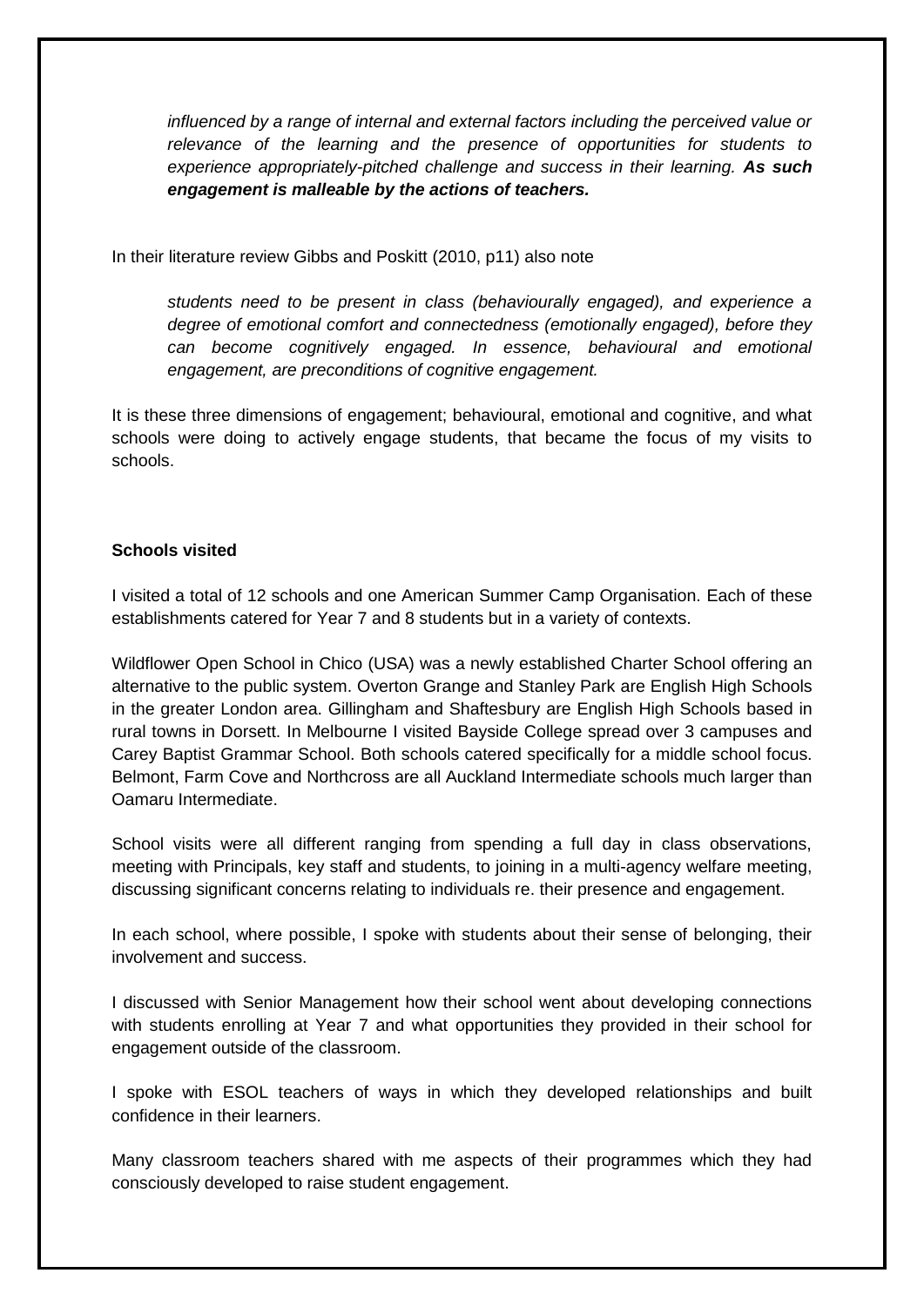## **Findings**

Most schools visited placed importance on transitioning students into their school. This was done in a variety of ways depending on whether the school was zoned with natural feeder schools, whether it relied on marketing or had a selected enrolment process.

For some schools significant effort was put into transition prior to students arriving. For others the major focus was when students started at the school.

Schools followed up enrolment at the start of their new year with a variety of ways in which they set about building connections and developing a sense of identity with their students. These actions typically involved students becoming part of house systems and vertical tutor groups. Students were encouraged to join sports teams, culture groups or other clubs within the school.

One school was a new build in a new subdivision and was challenged with building a school identity and culture from scratch, not just engaging new students with an established identity and traditions. Listening to student voice was particularly important as they reviewed and modified their practices.

Several schools shared their pastoral care systems with me. They had processes in place whereby disengaged students were identified, supported and monitored at varying levels by lead teachers, deans or senior management. The majority of those being monitored were as a result of behavioural issues arising due to their disengagement. There was a high level of data gathering and analysis around achievement, particularly in the English schools, and students were identified for further attention through this avenue.

One school used an "Attitude to Learning" rubric which appealed to me. This rubric was focussed on developing a positive behaviour to learning independent of the capabilities of each child. The rubric described student behaviour under the headings; Preparation, Focus on Task, Contribution. The descriptors were divided into 5 levels; Unsatisfactory, Inconsistent, Coasting, Very Good, Excellent. The rubric was used as a self-assessment tool, a platform for pupil/teacher discussion, and a basis for goal setting. It also served to articulate a level of consistency in expectation across the school. By replacing the often used "Satisfactory" with "Coasting" the school was indicating that Very Good or Excellent was their expectation.

Another school ran specific 6 week programmes to re-engage selected students. They had discovered that for them 6 weeks was generally the time needed to bring about desired changes in behaviours. Some students continued for a further 6 weeks.

Student-centred Learning in Action and Creating Motivating Classrooms were the underlying principles in teacher focus and development in one school. This was explicit with expectations linked to teachers' goal setting and reflective practice.

Increasing ready access to a wide range of Information and Communication Technology was seen as a key way of increasing student engagement by both pupils and schools. No school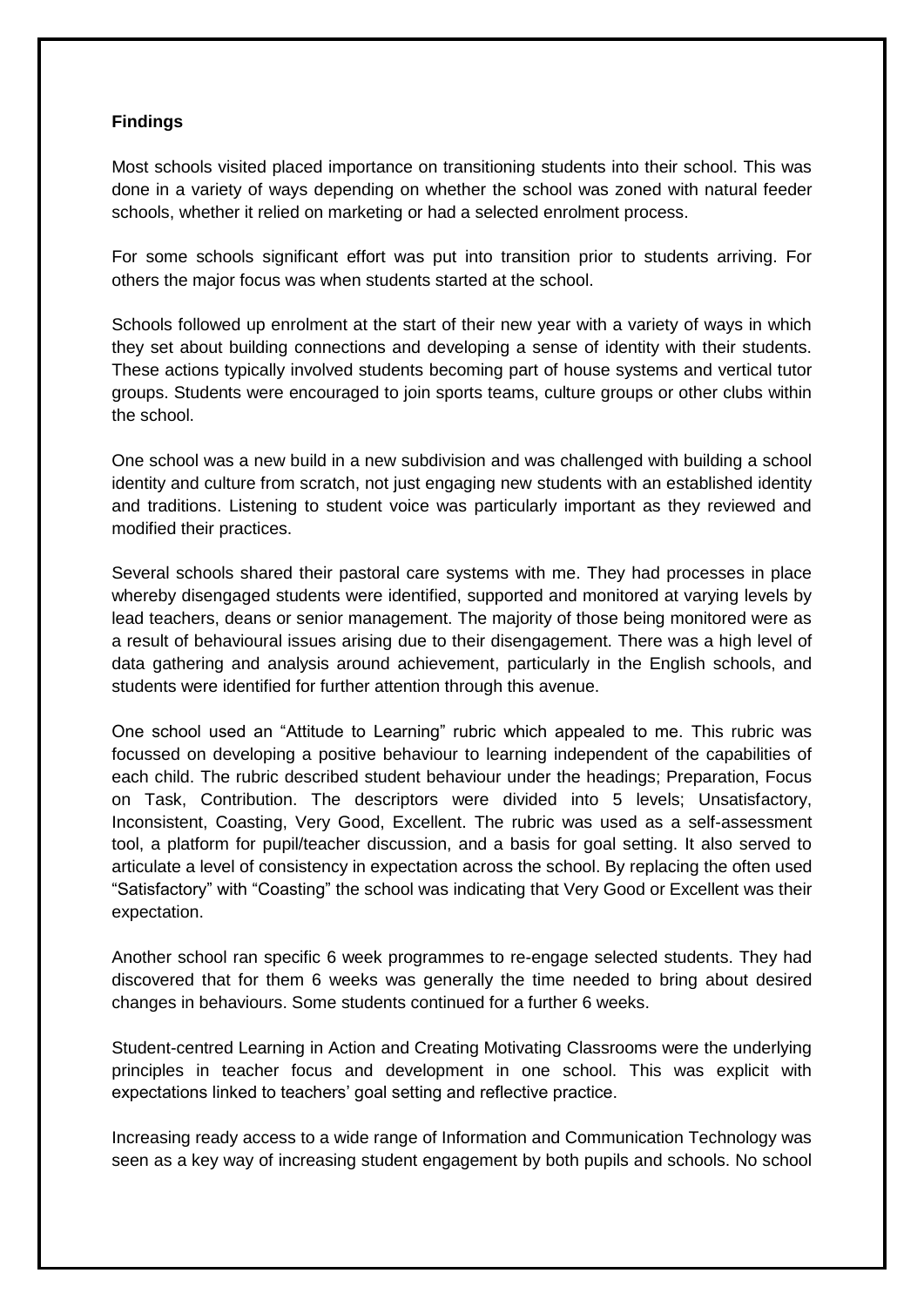felt they had optimum access and all were faced with hurdles including infrastructure and finance.

My visits to each of the New Zealand Intermediates had specific aspects I was keen to see and discuss with teachers and students.

Northcross Intermediate provided a range of class choices for Year 8 pupils where learning was based in varying contexts e.g. sports classes, a performing arts class, inquiry class, elearning and digital classes. Students I spoke with valued these opportunities. This is not something I could replicate in a school of our size but providing for a level of selfdetermination within learning is a challenge to be taken up.

Northcross and Belmont were both schools who used KnowledgeNet and as a new adopter of this LMS, I was keen to see what they were doing to engage students (and families) in learning.

I appreciated discussions regarding the journeys schools had taken as they introduced BYOD to their classrooms and the impact this had on student engagement.

Farmcove provided me with a wonderful opportunity to see teaching and learning in open shared spaces. Having the opportunity to discuss practicalities and philosophy around learning in this environment and to observe classes in action was also valuable as I was about to head back to a newly completed MLE block with variable learning spaces.

Typical responses from students to the questions, "Is this a good school? What makes it a good school?" were;

- $\circ$  Teachers who cared about them
- o Teachers who made learning interesting
- o Students valued hands on experiences such as technology classes and field trips.
- $\circ$  Having choice in what they did.
- o NZ and Australian students also said learning needed to be fun to keep them engaged.

These schools had many differing approaches and many similarities but at the heart of each school was a clear expectation of achievement for their students, and a number of systems in place to promote engagement.

Having had time to reflect on my return to school, there are aspects of our school set up which have been confirmed and some aspects to be developed.

## **Summary**

Based on the definition of Gibbs & Poskitt, (2010) already referred to, the engagement of students is malleable by the actions of teachers. Emotional and behavioural engagement are pre-conditions for cognitive engagement.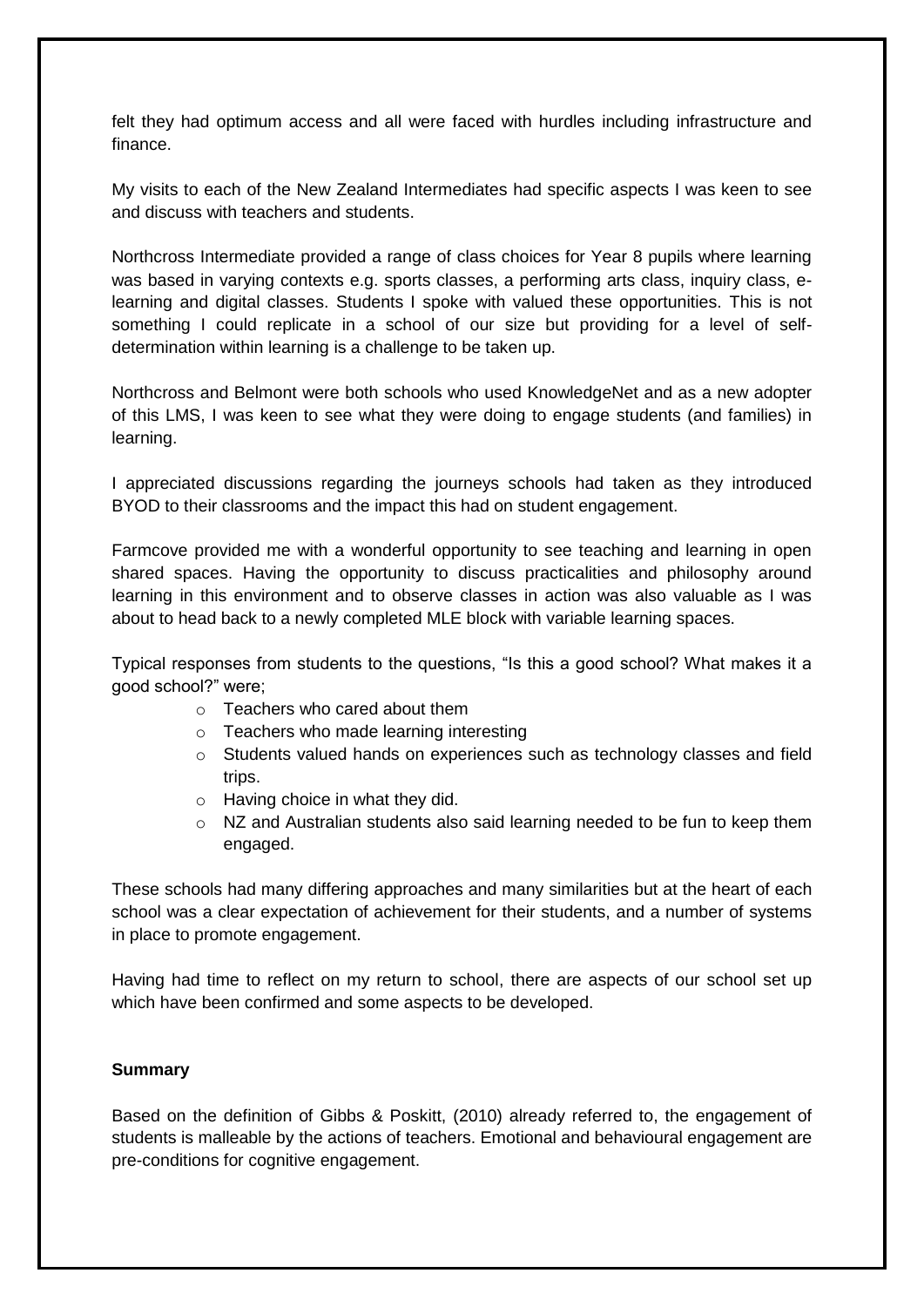If we accept that teachers who nurture relationships can provide an environment whereby students have a sense of belonging, a place where they feel connected. As such, the ground work is laid to enable a positive self-perception to develop and a pathway to achieve.

Teachers who take time to plan activities that interest their learners, require involvement and provide success have a direct influence on the students' enjoyment of learning.

Programmes which are relevant, challenging and provide choice and appropriate levels of support will engage students more deeply in their learning.

Therefore teachers who plan and deliver programmes are a major factor influencing the engagement of their students, and as such, not only have the ability but a professional responsibility to interact, plan and teach with an explicit focus on engaging their pupils.

As a leader in the school I believe it is my responsibility to develop a culture in which;

- positive respectful relationships are paramount
- encourage programmes which are relevant and responsive rather than restricted and narrowed
- promote professional discussion and learning around aspects of engagement
- facilitate support from external agencies
- facilitate positive transition
- ensure that students experience fun, challenge and success within their classrooms
- monitor levels of engagement
- work with the Board to staff and resource aspects which promote re-engagement
- be explicit about expectations and our vision for learning
- provide support for students and teachers

## **Implications**

Having completed my sabbatical the challenge for me is to bring together my learnings from this experience and articulate strategies that will be implemented at Oamaru Intermediate, deliberately focused on providing leadership and structure which will facilitate student engagement. The following strategies and practices (many of which are in place), will be implemented with a focus on engaging students.

## Initially

Significant emphasis will be placed on building a sense of belonging.

- A comprehensive transition programme in place for Year 6 pupils
- Visits to contributing schools by Principal and Year 7 team leader
- Meet students, answer questions, provide reassurance
- Open Night for parents and prospective students involving all staff
- Orientation Morning for all Year 6 students enrolling
- Additional visits for small groups of children with concerns/anxieties
- Interviews with Year 6 teachers regarding each student

Class programmes actively focus on building relationships.

Getting to know you activities in the first few days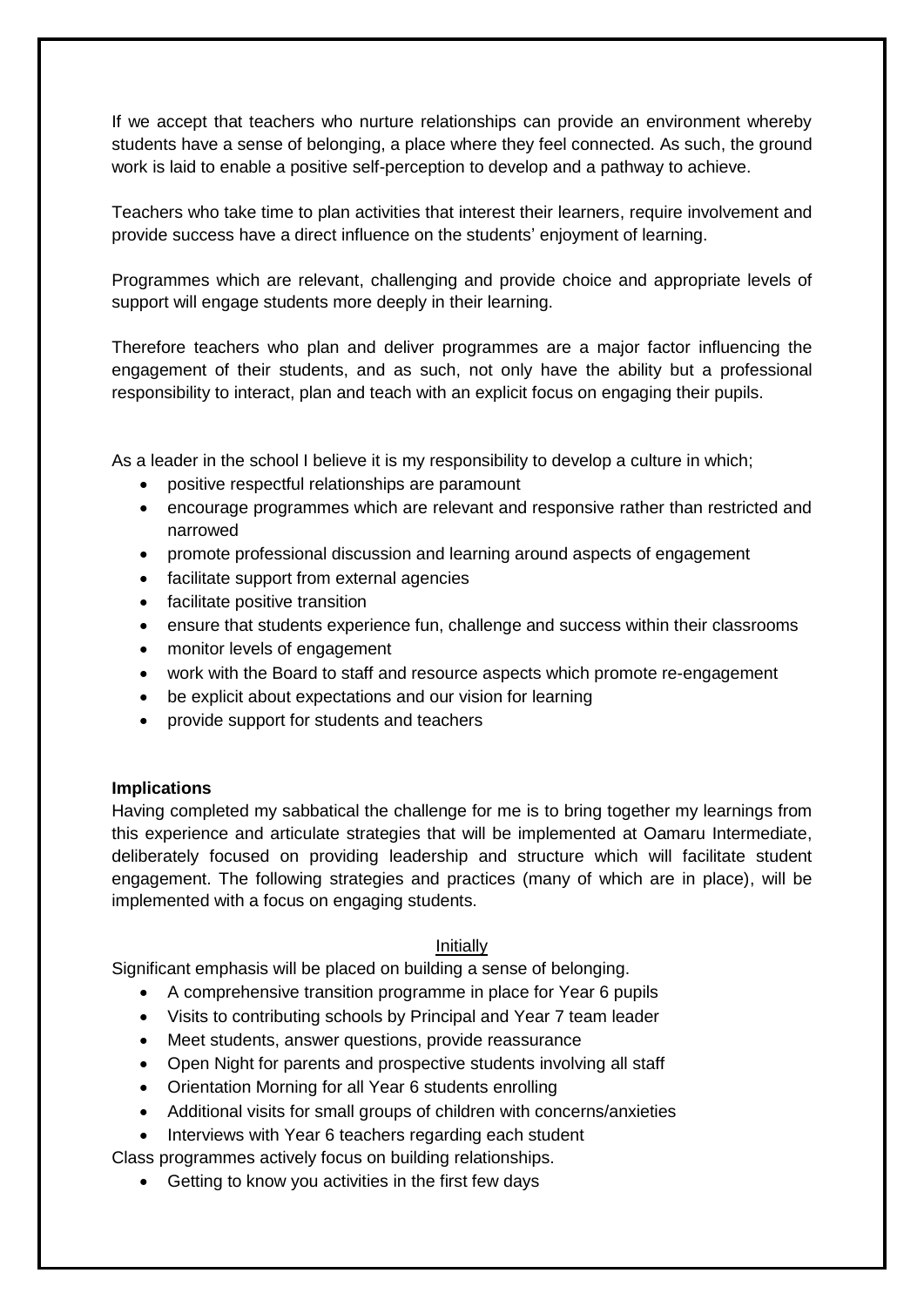- Developing trust and treaties
- 2 day outdoor programme with overnight stay camping at school
- Families from each class share BBQ tea and meet each other
- Year 7 classes are timetabled for technology first, providing hands on experiences

Students are placed in Houses.

First event – swimming sports. Competitive inter-house sports with a real fun element

Year 8 focus – building/strengthening relationships

- All students focus on development of relationships with new class
- New students monitored/supported

A significant range of opportunities are available for involvement.

- Sport
- Service
- Cultural
- Musical
- Clubs
- Leadership

Teachers actively build relationships with students and parents.

- Identify students who are anxious, unsettled, disengaged.
- Create regular contact with another adult for those who are struggling to engage

## Ongoing Emphasis

A clearly articulated Pastoral Care System is in place.

- Identifying responsibilities
- Referral procedures
- Consistency of student management
- Communication students/parents/agencies

Engaging programmes are planned providing for;

- Fun, challenge and success
- Opportunity for goal setting and ownership
- Co-operative and self-directed learning
- Relevance and variety
- Self-assessment and self-reflection
- Specific feedback
- Hands on experiences
- Ready access to ICT devices to support learning

Development of a student engagement profile used;

- To identify students
- To discuss engagement with students (student voice)
- To assist students to be self- reflective and focussed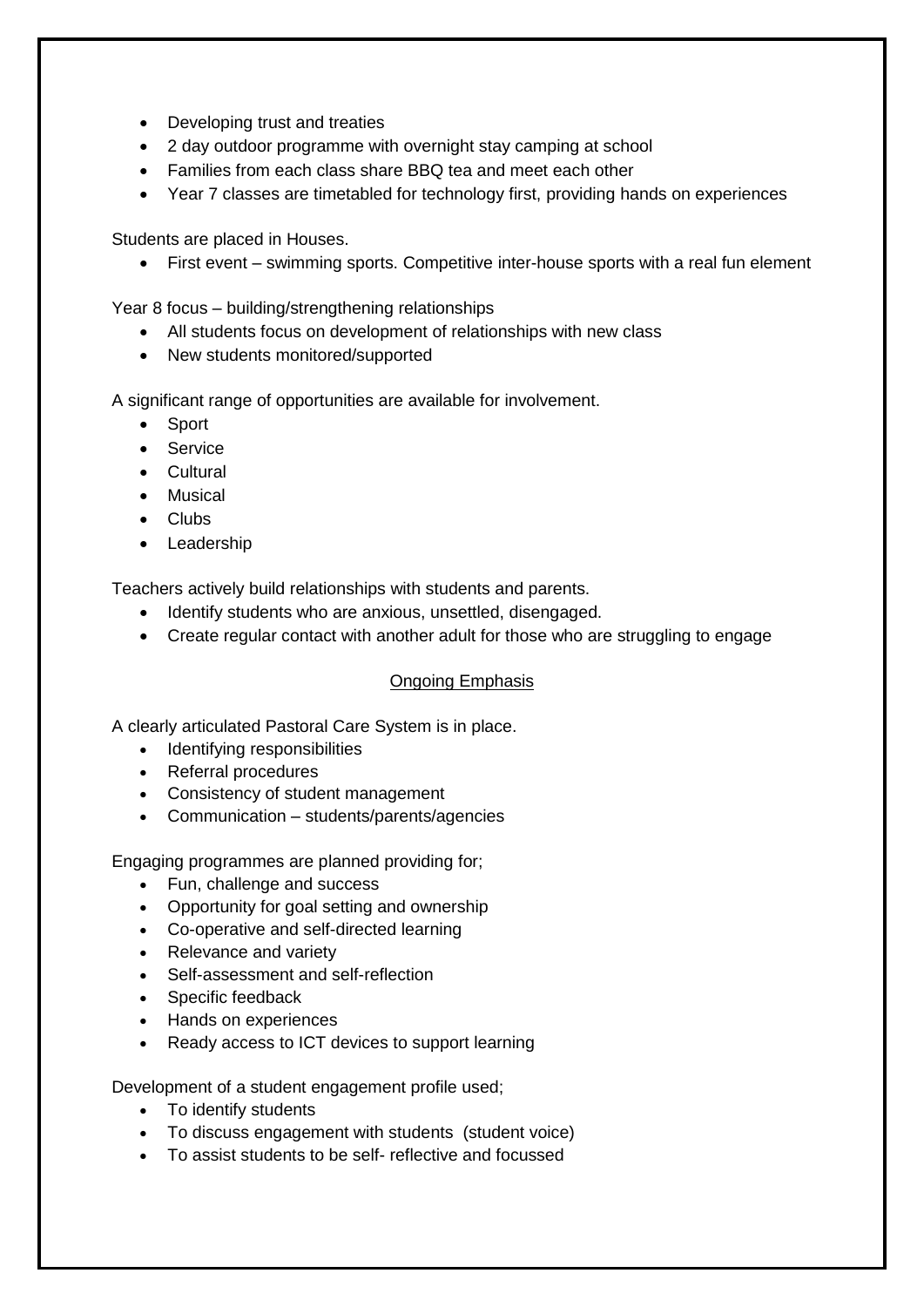Monitoring

- Progress on engagement profile
- Pastoral Care
- Interventions/programmes/agencies

Critical Friends/Mentoring/Teaching as Inquiry

- Includes focus/feedback on engagement of students
- Links made to P.M.S and R.T.C.
- Successful strategies/activities/progress shared

# **Final Reflection**

**"In the end the path to student engagement starts where young people are and helps them to chart a course that will take them where they need to go.**

**Engagement is a habit of mind and heart.** 

**To engage young people requires of us what we ask of them:**

**full commitment**

**a belief that it is possible and a** 

**vision of a viable and productive future."**

(Joselowsky, 2007, p. 273)